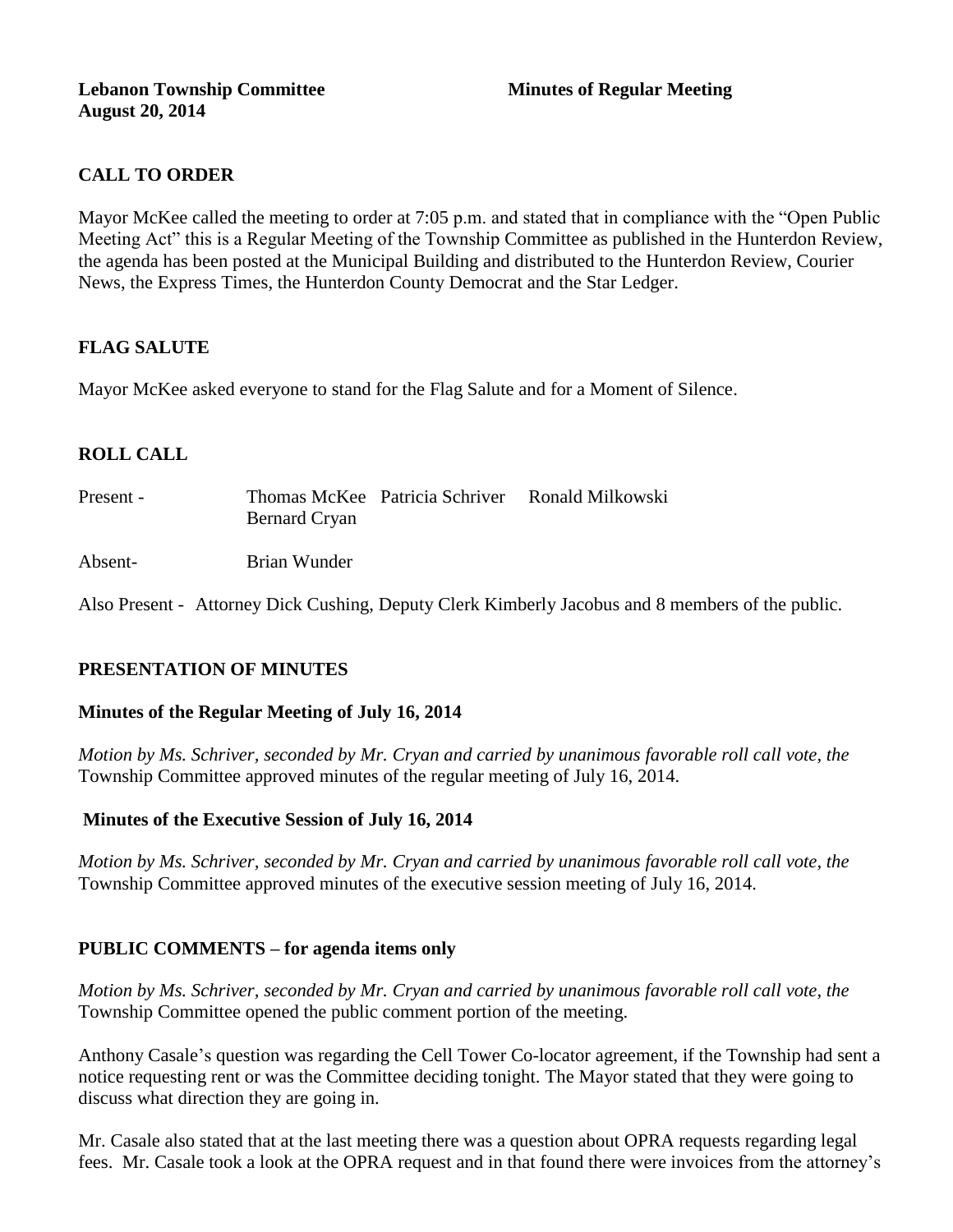LTCM 08/20/2014 Page 2 of 15

office specifically regarding the cell tower and negotiation of the co-locator agreement into a license agreement. He thinks that at least twice there was a fee for negotiation of commencement of rent. He stated that this is a discussion the Committee has had as to when to bill them from, but the invoices are stating that this has already been negotiated. Mr. Casale feels that there is a date that has to be used. Also, Verizon the lead bidder is suppose to be collecting half of the rent and maybe they should be involved in this situation. Mr. Casale asked if anyone knew how much rent is that the Township collects from Verizon as the lead bidder. Attorney Cushing stated \$2000.00. Mr. Casale thought it was \$2500.00. He also stated Verizon commenced paying rent about 2 years ago and according to the lease that Mr. Casale read, the rent is to be increased annually by at least 3%. He feels they should be back billed for the rent if they have not paid the increase.

*Motion by Ms. Schriver, seconded by Mr. Cryan and carried by unanimous favorable roll call vote, the*  Township Committee closed the public comment portion of the meeting.

# **PROCLAMATIONS**

Mayor McKee read the following proclamations for the Boy Scouts that had earned the rank of Eagle Scout.

## **TO ROBERT ANTHONY AXELSEN FOR RECEIVING THE EAGLE SCOUT AWARD**

WHEREAS, the conferring of an Eagle Scout is one of the highest awards that can be bestowed upon a Boy Scout; and

WHEREAS, such award is an earned award in that the recipient must perform and successfully complete and pass the rigid requirements exacted to achieve an Eagle Scout Award; and

WHEREAS, Robert Anthony Axelsen, Boy Scouts of America, Troop 92, attained the designation of "Eagle Scout"; and

WHEREAS, Robert Anthony Axelsen is to be commended for his Eagle Scout Service Project, which involved the installation of an electronic baseball scoreboard for the benefit of the Wildcats and the Lebanon Township Athletic Association; and

WHEREAS, Robert Anthony Axelsen received donations and assistance from community volunteers as well as the service of skilled professionals; and

WHEREAS, Robert Anthony Axelsen and his team dug a 700 ft. electrical trench and post holes for the board to be installed; and

WHEREAS, Robert Anthony Axelsen was honored and received his award at an Eagle Court of Honor Recognition Ceremony on June 29, 2014; and

WHEREAS, the Lebanon Township Committee wishes to recognize this noteworthy achievement of Robert Anthony Axelsen.

NOW, THEREFORE, BE IT RESOLVED that the Mayor and Township Committee of the Township of Lebanon hereby extend their congratulations to Eagle Scout, Robert Anthony Axelsen for having an Eagle Scout Award conferred upon him by the Boy Scouts of America.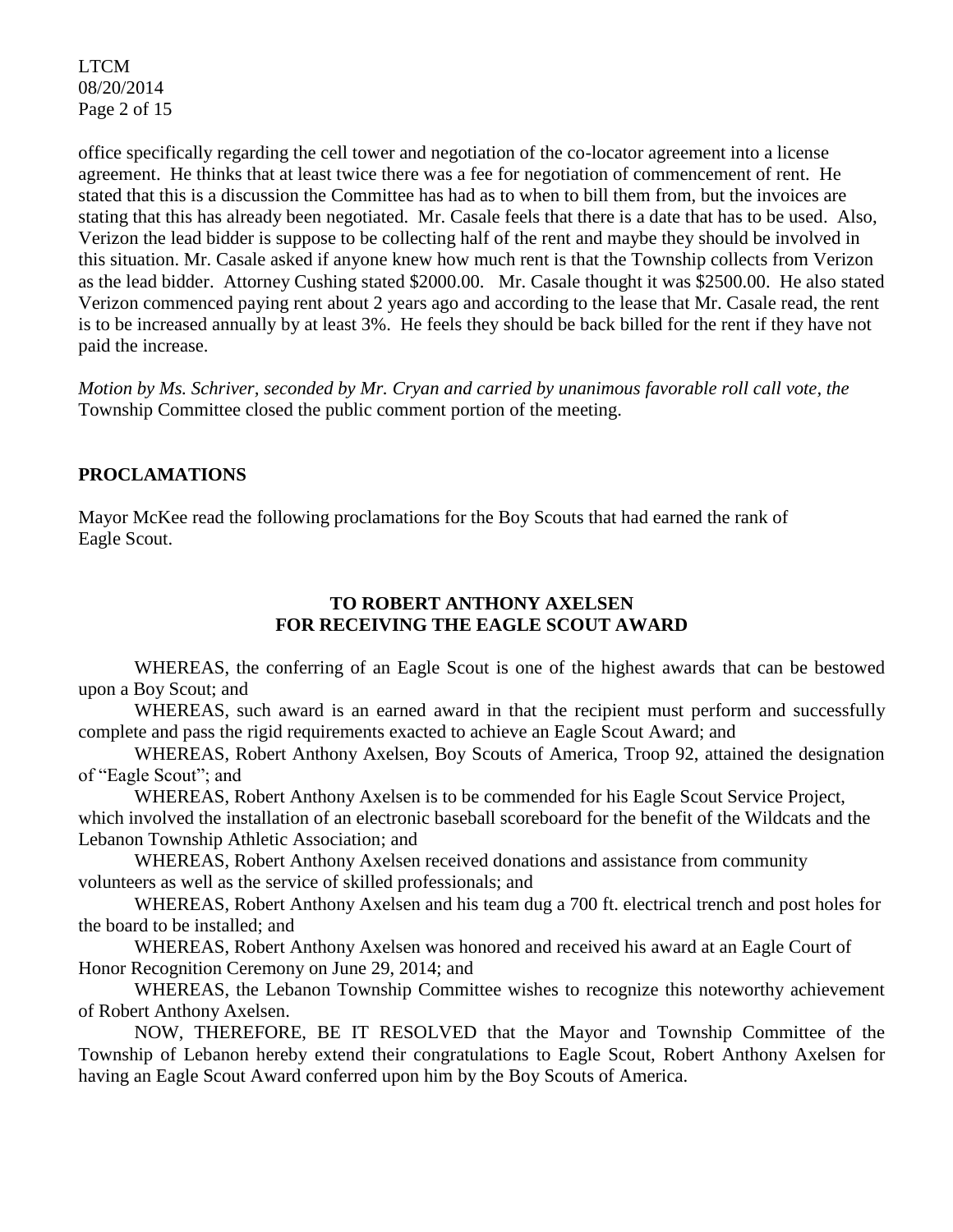LTCM 08/20/2014 Page 3 of 15

## **TO RYAN LAWRENCE KOENIG FOR RECEIVING THE EAGLE SCOUT AWARD**

WHEREAS, the conferring of an Eagle Scout is one of the highest awards that can be bestowed upon a Boy Scout; and

WHEREAS, such award is an earned award in that the recipient must perform and successfully complete and pass the rigid requirements exacted to achieve an Eagle Scout Award; and

WHEREAS, Ryan Lawrence Koenig, Boy Scouts of America, Troop 92, attained the designation of "Eagle Scout"; and

WHEREAS, Ryan Lawrence Koenig is to be commended for his Eagle Scout Service Project, which consisted of cataloguing the names of those buried in the cemetery at the Spruce Run Lutheran Church as well as updating maps of the different areas of the cemetery; and

WHEREAS, Ryan Lawrence Koenig had the help and support of his fellow scouts and a few others; and

WHEREAS, Ryan Lawrence Koenig and his team also cleaned headstones and planted grass to help enrich the appearance of the cemetery; and

WHEREAS, Ryan Lawrence Koenig was honored and received his award at an Eagle Court of Honor Recognition Ceremony on June 29, 2014; and

WHEREAS, the Lebanon Township Committee wishes to recognize this noteworthy achievement of Ryan Lawrence Koenig.

NOW, THEREFORE, BE IT RESOLVED that the Mayor and Township Committee of the Township of Lebanon hereby extend their congratulations to Eagle Scout, Ryan Lawrence Koenig for having an Eagle Scout Award conferred upon him by the Boy Scouts of America.

# **TO EVAN R. VACCARELLA FOR RECEIVING THE EAGLE SCOUT AWARD**

WHEREAS, the conferring of an Eagle Scout is one of the highest awards that can be bestowed upon a Boy Scout; and

WHEREAS, such award is an earned award in that the recipient must perform and successfully complete and pass the rigid requirements exacted to achieve an Eagle Scout Award; and

WHEREAS, Evan R. Vaccarella, Boy Scouts of America, Troop 92, attained the designation of "Eagle Scout"; and

WHEREAS, Evan R. Vaccarella is to be commended for his Eagle Scout Service Project, which consisted of the constructing of a shed at the Califon United Methodist Church; and

WHEREAS, Evan R. Vaccarella managed a group of adults and youths during the 180 hour project; and

WHEREAS, Evan R. Vaccarella and his teams efforts will benefit the Top of the Barn Thrift Shop which provides a valuable service to the community; and

WHEREAS, Evan R. Vaccarella was honored and received his award at an Eagle Court of Honor Recognition Ceremony on June 29, 2014; and

WHEREAS, the Lebanon Township Committee wishes to recognize this noteworthy achievement of Evan R. Vaccarella.

NOW, THEREFORE, BE IT RESOLVED that the Mayor and Township Committee of the Township of Lebanon hereby extend their congratulations to Eagle Scout, Evan R. Vaccarella for having an Eagle Scout Award conferred upon him by the Boy Scouts of America.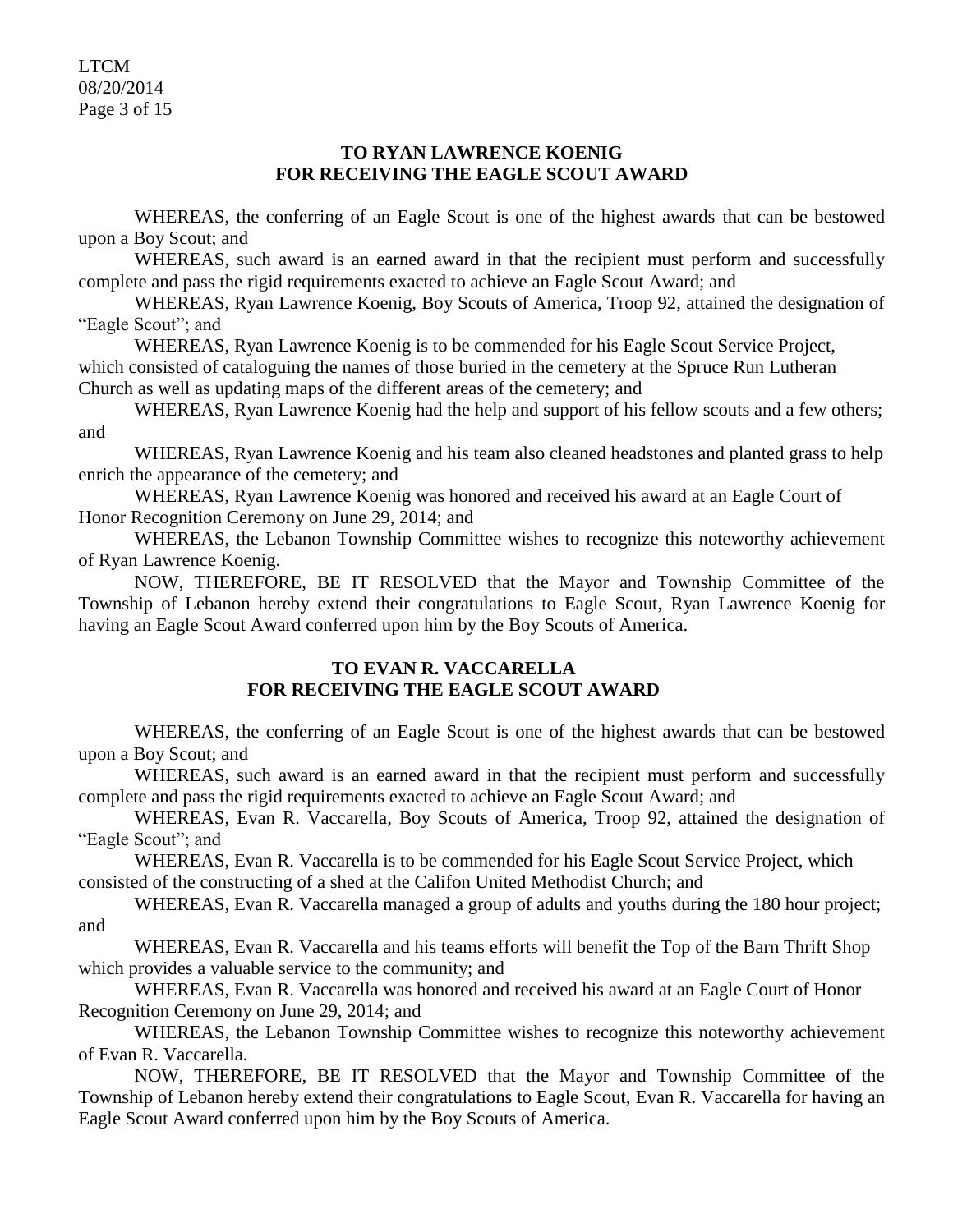LTCM 08/20/2014 Page 4 of 15

#### **RESOLUTIONS**

#### **Resolution No. 54-2014 –Totally and Permanently Disabled Veteran Exemption – Petrowski**

The Committee had a discussion regarding the payment of taxes to exempt veterans. The Township will honor the date and time he was deemed disabled which was January 8, 2010 for Mr. Mark Petrowski. The Township will be paying back to him the Municipal Tax and the Municipal Open Space Tax portions only.

*Motion by Ms. Schriver, seconded by Mr. Cryan and carried by unanimous favorable roll call vote, the* Township Committee approved Resolution No. 54-2014 as written below.

## **TOWNSHIP OF LEBANON COUNTY OF HUNTERDON STATE OF NEW JERSEY RESOLUTION NO. 54-2014**

### **TOTALLY AND PERMANENTLY DISABLED VETERAN EXEMPTION-PETROWSKI**

 **WHEREAS,** *N.J.S.A.* 54:4-3.30-34 grants an exemption from local property taxes for the dwelling house of a qualified permanently and totally disabled veteran; and

**WHEREAS,** Mark Petrowski, a veteran, was declared to be permanently and totally disabled by the Department of Veteran's Affairs ("Veteran Affairs") effective June 1, 2013, and was subsequently determined by the Veterans Affairs to be permanently and totally disabled effective January 8, 2010; and

**WHEREAS,** Mark Petrowski made application for and was granted exemption from taxes effective June 1, 2013, and subsequently made application for exemption from taxes effective January 8, 2010, and for a return of taxes paid from that date to June 1, 2013; and

**WHEREAS,** the Township has granted refunds of all previously paid municipal taxes to totally exempt veterans from the date of the veteran's declaration of disability by the Veterans Administration; and

**WHEREAS,** the decision as to whether to reimburse totally exempt veterans for past taxes is discretionary on behalf of the Township; and

**WHEREAS,** the financial situation of the Township has deteriorated of late due to the loss of certain revenue sources, the imposition of a 2% levy cap on tax increases and limitations on increases in spending by municipalities imposed by the State of New Jersey; and

**WHEREAS,** the Township wishes to strike a balance between honoring veterans who have made an incredible sacrifice on behalf of their fellow countrymen against the financial burden that the return of taxes imposes upon non-exempt property owners, many of whom have been facing their own financial distress; and

**WHEREAS,** in considering how to achieve the proper balance, the Mayor and Committee have considered the fact that when the Township of Lebanon collects taxes, it is obligated to collect taxes for the local and regional schools as well as the County of Hunterdon, but when it returns taxes to a veteran it cannot recover that portion of taxes collected for the local and regional schools or the County of Hunterdon from those entities, even though the taxes collected for those entities make up the majority of the taxes being returned; the result of which is that the taxpayers of Lebanon must fund out of general revenue any return of taxes; and

**WHEREAS,** the caps placed upon municipal spending and tax generation by the State of New Jersey have imposed financial burdens on the Township and placed severe strains on its budget; and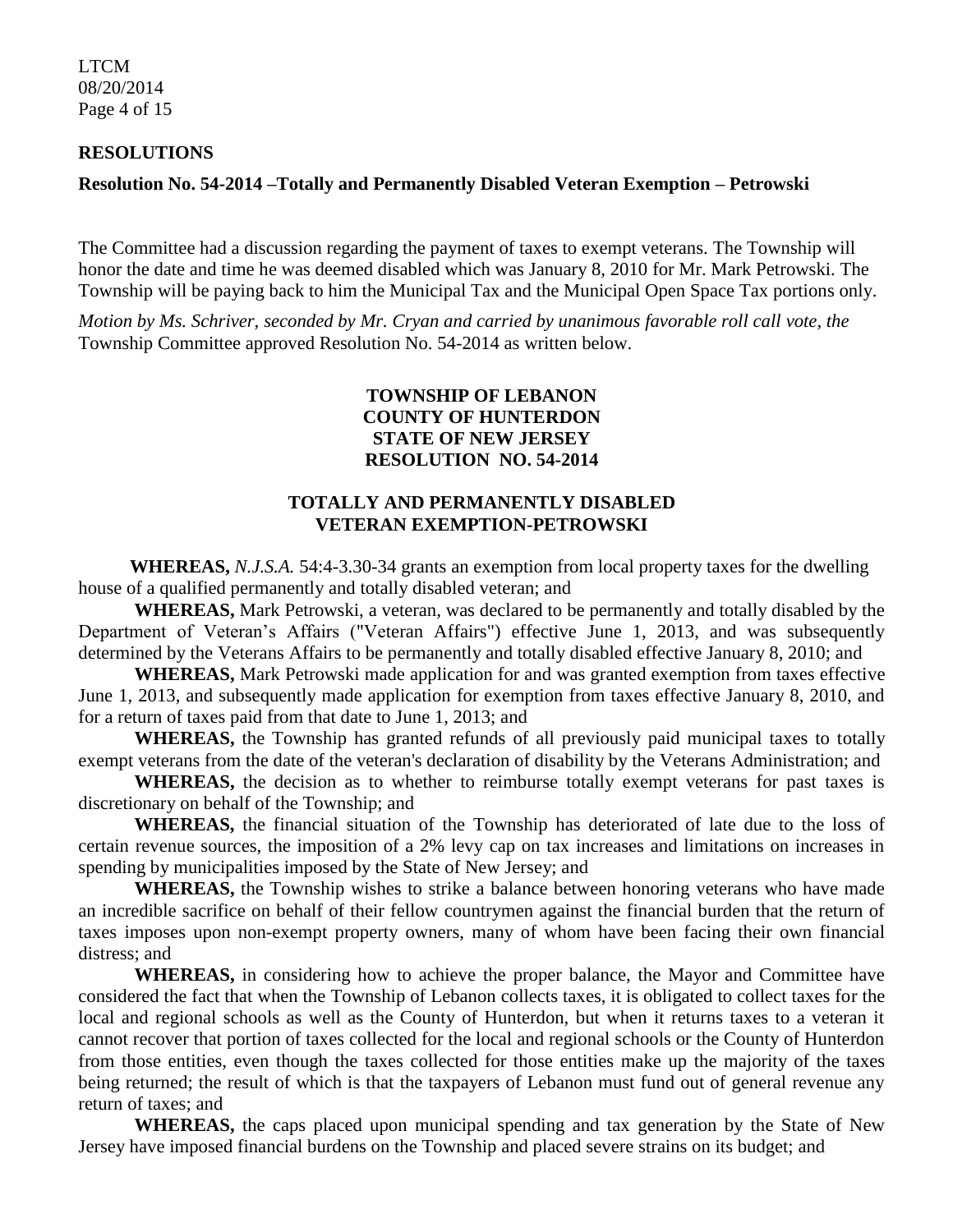LTCM 08/20/2014 Page 5 of 15

**WHEREAS,** the Mayor and Committee have concluded that the change in financial circumstances experienced by the Township require that its past practice of returning all taxes paid by a veteran from the date of his declaration of disability needs to be modified to better reflect the current economic situation faced by the Township and its taxpayers; and

**WHEREAS,** the Mayor and Committee have further concluded that in the future the Township will only return the amount of the municipal share of taxes paid by the veteran from the date of his/her application to the Township for exemption from taxes; and

**WHEREAS,** Mark Petrowski, made application for exemption from taxes prior to the decision by the Township to change its policy, but the Mayor and Committee have concluded that in an effort to be fair to this veteran and to acknowledge his service, but still recognize the substantial burden on the taxpayers if the Township returned the taxes collected on behalf of the local and regional schools and the County of Hunterdon, the Township Committee has agreed to return the municipal share of all taxes paid on his behalf from the date of his exemption, January 8, 2010, through June 1, 2013 (the date that Mr. Petrowski had previously been declared permanently and totally disabled based on a prior determination).

**NOW THEREFORE, BE IT RESOLVED** by the Mayor and Committee of the Township of Lebanon, County of Hunterdon, State of New Jersey, the Tax Collector of the Township of Lebanon is hereby authorized to return to Mark Petrowski that share of municipal taxes collected for the period January 8, 2010, to June 1, 2013, which represents that share of taxes collected on behalf of the Township of Lebanon, but not that share of taxes collected on behalf of the local and regional schools, the County of Hunterdon and any other jurisdictions for which the Township of Lebanon collects taxes.

#### **Resolution No. 55-2014 –Totally and Permanently Disabled Veteran Exemption – Symonds**

Mayor McKee stated that Mr. Symonds made application and will be refunded back to August 7, 2013.

*Motion by Mr. Cryan, seconded by Ms. Schriver and carried by unanimous favorable roll call vote, the* Township Committee approved Resolution No. 55-2014 as written below.

### **TOWNSHIP OF LEBANON COUNTY OF HUNTERDON STATE OF NEW JERSEY RESOLUTION NO. 55-2014**

#### **TOTALLY AND PERMANENTLY DISABLED VETERAN EXEMPTION-SYMONDS**

**WHEREAS,** *N.J.S.A.* 54:4-3.30-34 grants an exemption from local property taxes for the dwelling house of a qualified permanently and totally disabled veteran; and

**WHEREAS,** Howard Symonds, a veteran, was declared to be permanently and totally disabled by the Department of Veteran's Affairs ("Veteran Affairs") effective August 7, 2013; and

**WHEREAS,** the Tax Assessor has determined the dwelling of Howard Symonds is exempt from property taxation effective June 23, 2014; and

**WHEREAS,** in the past the Township has granted refunds of all previously paid taxes to permanently and totally disabled veterans from the date of the veteran's declaration of disability by the Veterans Administration; and

**WHEREAS,** the decision as to whether to reimburse totally exempt veterans for past taxes is discretionary on behalf of the Township; and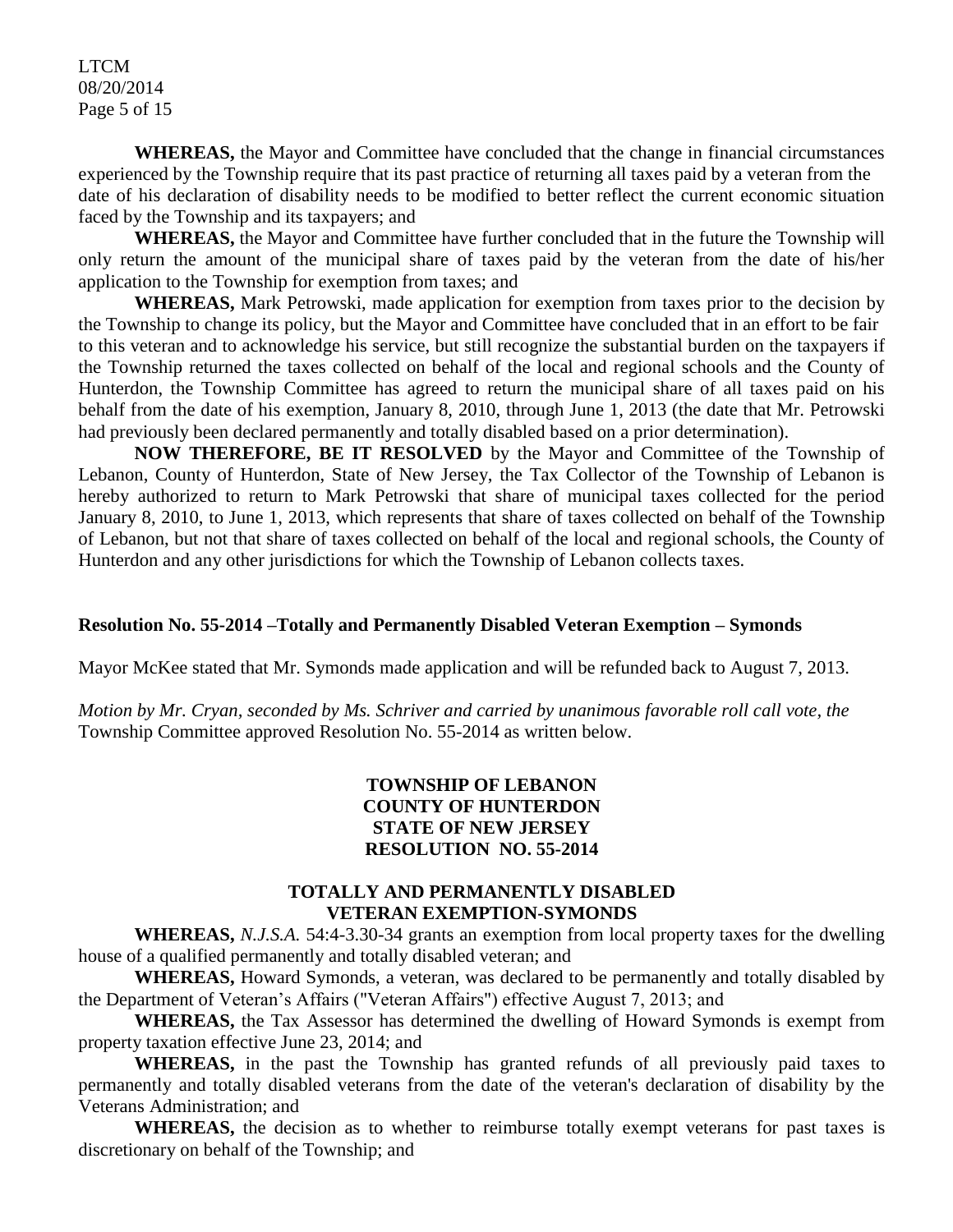LTCM 08/20/2014 Page 6 of 15

**WHEREAS,** the financial situation of the Township has deteriorated of late due to the loss of certain revenue sources, the imposition of a 2% levy cap on tax increases and limitations on increases in spending by municipalities imposed by the State of New Jersey; and

**WHEREAS,** the Township wishes to strike a balance between honoring veterans who have made an incredible sacrifice on behalf of their fellow countrymen as compared to the financial burden that the return of taxes imposes upon non-exempt property owners, many of whom have been facing their own financial distress; and

**WHEREAS,** in considering how to achieve the proper balance, the Mayor and Committee have considered the fact that when the Township of Lebanon collects taxes, it is obligated to collect taxes for the local and regional schools as well as the County of Hunterdon, but when it returns taxes to a veteran it cannot recover that portion of taxes collected for the local and regional schools or the County of Hunterdon, even though those taxes make up the majority of the taxes being returned; the result of which is that the taxpayers of Lebanon must fund out of general revenue any return of taxes; and

**WHEREAS,** the caps placed upon municipal spending and tax generation by the State of New Jersey have imposed financial burdens on the Township and placed severe strains on its budget; and

WHEREAS, the Mayor and Committee have concluded that the change in circumstances experienced by the Township requires that its past practice of returning all taxes paid by a veteran from the date of his declaration of disability needs to be modified to better reflect the current economic situation faced by the Township and its taxpayers, many of whom are experiencing their own financial distress; and

**WHEREAS,** the Mayor and Committee have further concluded that in the future the Township will only return the municipal share of taxes paid by the veteran from the date of his/her application to the Township for exemption from taxes; and

**WHEREAS,** the widow of Howard Symonds, made application for exemption from taxes prior to the decision by the Township to change its policy, but the Mayor and Committee have concluded that in an effort to be fair to this veteran and to acknowledge his service, but still recognize the substantial burden on the taxpayers, if the Township returned the taxes collected on behalf of the local and regional schools and the County of Hunterdon, the Township Committee has agreed to return the municipal share of taxes paid on his behalf from the date of his exemption, August 7, 2013.

**NOW THEREFORE, BE IT RESOLVED** by the Mayor and Committee of the Township of Lebanon, County of Hunterdon, State of New Jersey, that the Tax Collector of the Township of Lebanon is hereby authorized to return to Howard Symonds the municipal share of taxes collected from August 7, 2013, but not that share of taxes collected on behalf of the local and regional schools, the County of Hunterdon and any other jurisdictions for which the Township of Lebanon collects taxes; and

**NOW THEREFORE BE IT FURTHER RESOLVED** that Howard Symonds and his widow are hereby declared to be exempt from municipal taxes effective June 23, 2014.

#### **Resolution No. 56-2014 -Permanently Disabled Veteran Exemption Policy**

Mayor McKee explained that the exemption policy resolution was different than the previous resolutions. This policy sets the date of application as when the Township will exempt a disabled veteran from taxes. The previous resolutions exempted the vets from the date of the veteran's declaration of disability by the Veterans Administration.

*Motion by Ms. Schriver, seconded by Mr. Cryan and carried by unanimous favorable roll call vote, the* Township Committee approved Resolution No. 56-2014 as written below.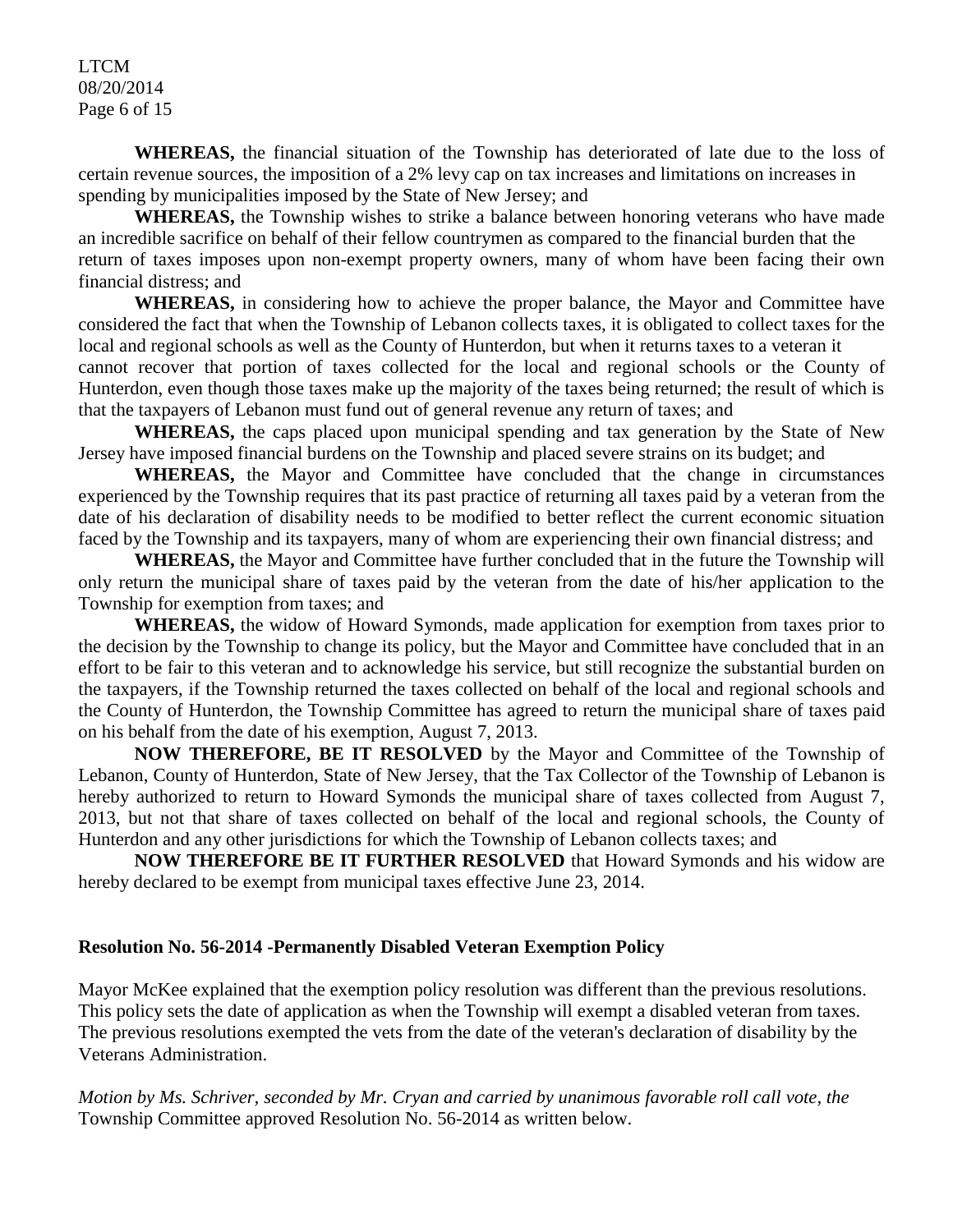### **TOWNSHIP OF LEBANON COUNTY OF HUNTERDON STATE OF NEW JERSEY RESOLUTION NO. 56-2014**

#### **PERMANENTLY DISABLED VETERAN EXEMPTION POLICY**

**WHEREAS,** *N.J.S.A.* 54:4-3.30-34 grants an exemption from local property taxes for the dwelling house of a qualified permanently and totally disabled veteran; and

**WHEREAS,** over a number of years the Township has received applications for the return of municipal taxes paid by veterans who have been declared permanently and totally disabled by the Department of Veterans Affairs ("Veterans Affairs"); and

**WHEREAS,** the Township has granted refunds of all previously paid taxes to permanently and totally exempt veterans from the date of the veteran's declaration of disability by the Veterans Administration; and

**WHEREAS,** the decision as to whether to reimburse permanently and totally exempt veterans for past taxes is discretionary on behalf of the Township; and

**WHEREAS,** in the recent past, the financial situation of the Township has deteriorated due to the loss of certain revenue sources, the imposition of a 2% levy cap on tax increases and limitations on increases in spending by municipalities imposed by the State of New Jersey; and

**WHEREAS,** the Township wishes to strike a balance between honoring veterans who have made an incredible sacrifice on behalf of their fellow countrymen against the financial burden that the return of taxes imposes upon non-exempt property owners, many of whom have been facing their own financial distress; and

**WHEREAS,** in considering how to achieve the proper balance, the Mayor and Committee have considered the fact that when the Township of Lebanon collects taxes, it is obligated to collect taxes for the local and regional schools as well as the County of Hunterdon, but when it returns taxes to a veteran it cannot recover that portion of taxes collected for the local and regional schools or the County of Hunterdon, even though those taxes make up the majority of the taxes being returned; the result of which is that the taxpayers of Lebanon must fund out of general revenue any return of taxes; and

**WHEREAS,** the caps placed upon municipal spending and tax generation by the State of New Jersey have imposed financial burdens on the Township and placed severe strains on its budget; and

WHEREAS, the Mayor and Committee have concluded that the change in circumstances experienced by the Township requires that its past practice of returning all taxes paid by a veteran from the date of his declaration of disability needs to be modified to better reflect the current economic situation faced by the Township and its taxpayers; and

**WHEREAS,** the Mayor and Committee have further concluded that in the future the Township will only return the municipal share of taxes paid by the veteran from the date of his/her application to the Township for exemption from taxes; and

**NOW THEREFORE BE IT RESOLVED** that the Mayor and Committee of the Township of Lebanon, County of Hunterdon, State of New Jersey, hereby declare that the policy of the Township of Lebanon regarding the return of previously paid municipal taxes to veterans declared to be permanently and totally disabled shall be to return that portion of previously paid municipal taxes which represents the municipal share of taxes collected, but not that share of taxes collected for the local and regional schools, Hunterdon County or any other jurisdiction for which the Township collects taxes.

**NOW THEREFORE BE IT FURTHER RESOLVED** that the Township reserves the right to modify this policy based on any changes in its financial situation in the future.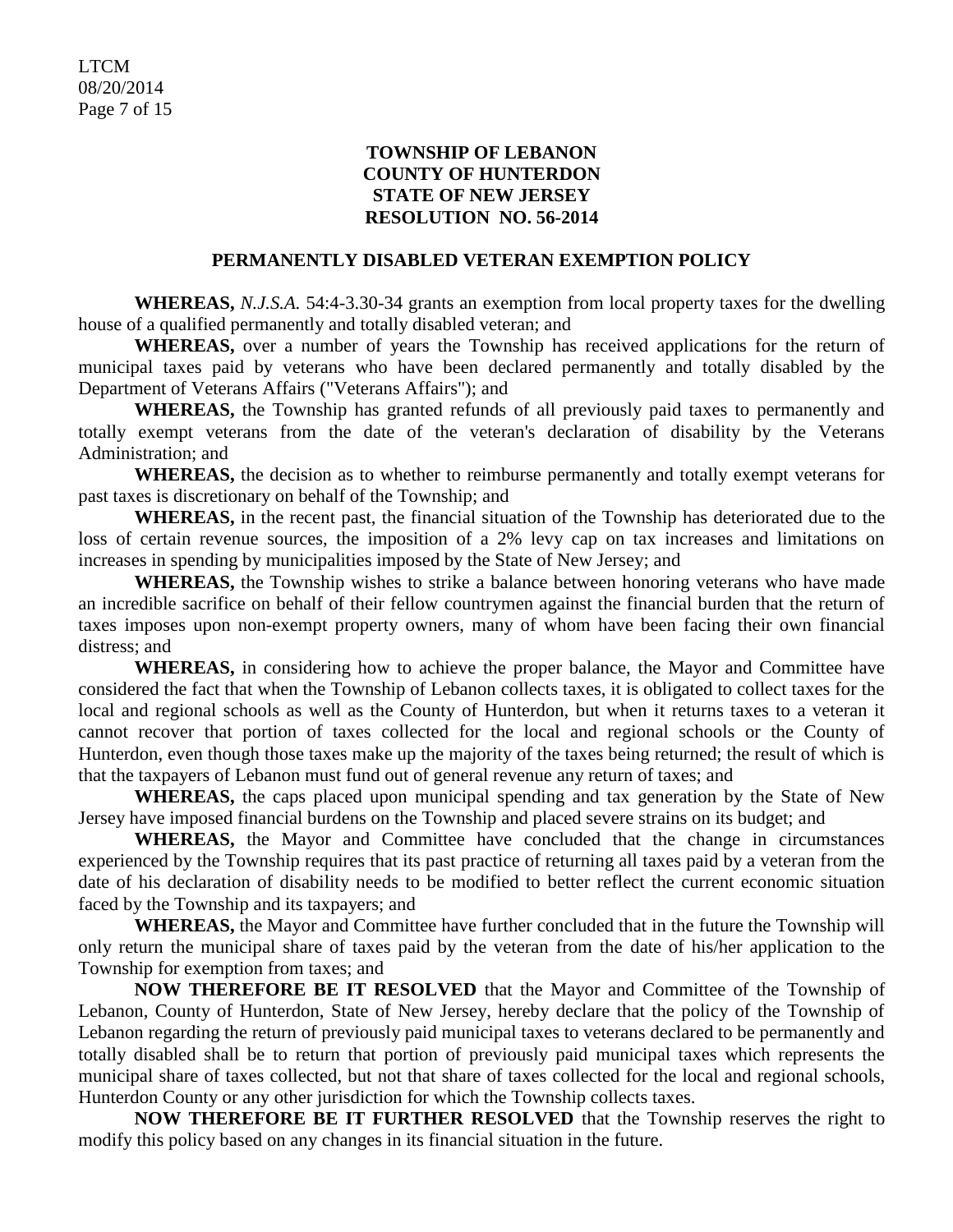LTCM 08/20/2014 Page 8 of 15

#### **Resolution No. 57-2014 – 2014 Salaries**

The Township Committee had discussion regarding two positions in the Salary Ordinance. The amended Salary Resolution addresses the amount those positions are to be paid for 2014.

*Motion by Ms. Schriver, seconded by Mr. Cryan and carried by unanimous favorable roll call vote, the*

Township Committee approved Resolution No. 57-2014 with a correction on the amount to be paid to the OEM Coordinator.

### **TOWNSHIP OF LEBANON COUNTY OF HUNTERDON STATE OF NEW JERSEY**

#### **RESOLUTION NO. 57-2014**

**RESOLVED, BY THE** Township of Lebanon, County of Hunterdon, State of New Jersey fixing the Compensation and Salaries of certain officers and employees of the Township.

**NOW THEREFORE BE IT RESOLVED**, by the Township Committee of the Township of Lebanon that this Resolution be known as an amendment to Resolution No. 53-2014 and the annual salaries of the following office and employees by set forth hereafter.

| <b>SECTION A:</b>                            | 2014 Salary |
|----------------------------------------------|-------------|
| <b>Office of Emergency Management-Goracy</b> | \$5,345.20  |
| Recycling Coordinator-Fascenelli             | \$5,465.28  |

#### **Resolution No. 58-2014 – Redemption of Tax Sale Certificate**

*Motion by Mr. Cryan, seconded by Ms. Schriver and carried by unanimous favorable roll call vote, the* Township Committee approved Resolution No. 58-2014 as written below.

### **TOWNSHIP OF LEBANON COUNTY OF HUNTERDON STATE OF NEW JERSEY RESOLUTION NO. 58-2014**

#### **REDEMPTION OF TAX SALE CERTIFICATE**

WHEREAS the Tax Collector did sell a Tax Sale Certificate #201303 on October 11<sup>th</sup> 2013 to US Bank Cust for Pro Capital III, LLC, and,

WHEREAS the amount of \$2,760.77 has been collected from Crestar Capital, LLC, for redemption of this lien on this property, known as Block 18, Lot 8, 18 Hoffman's Crossing Road, Lebanon Township, for Tax Sale Certificate #201303,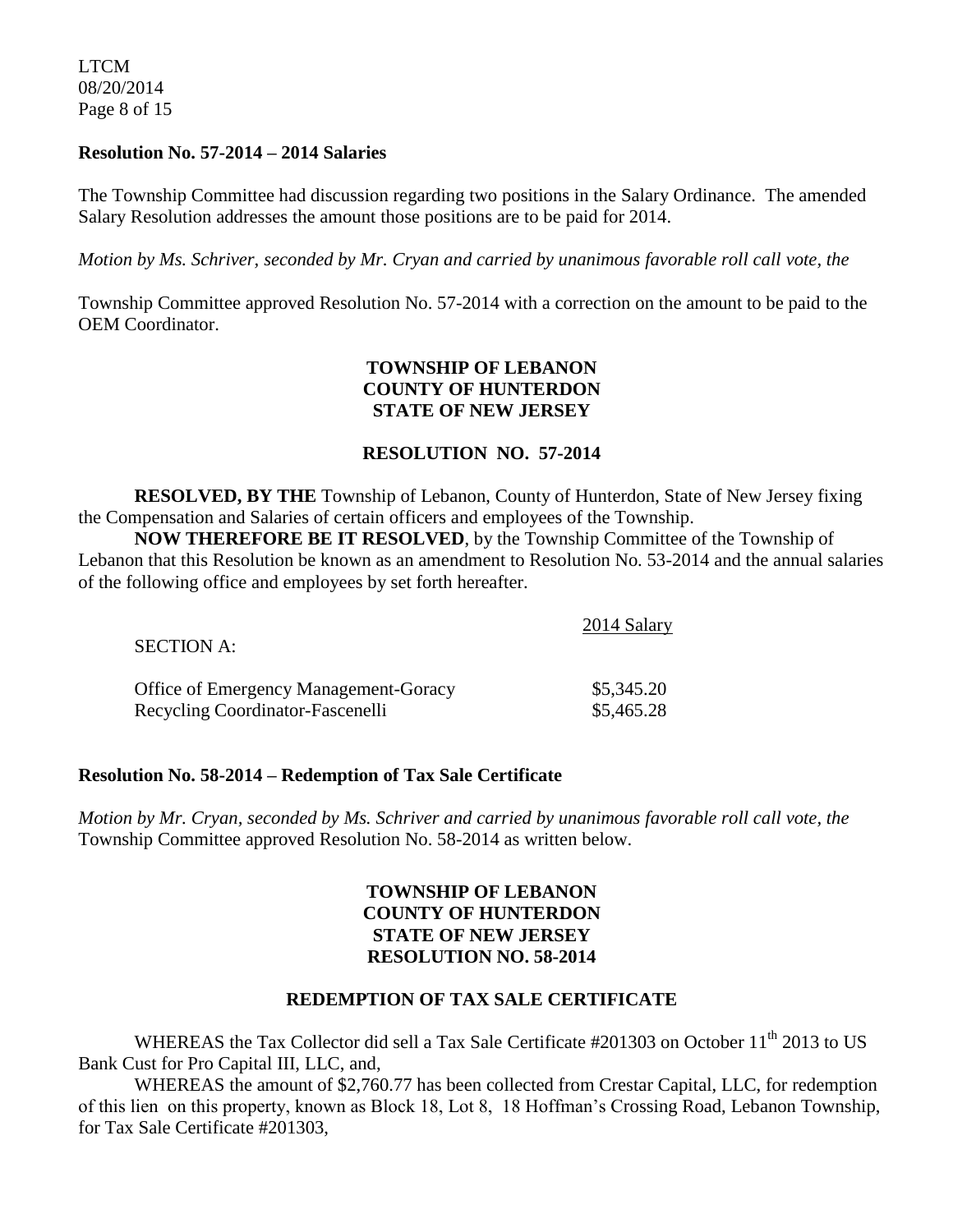LTCM 08/20/2014 Page 9 of 15

THEREFORE BE IT RESOLVED that the Treasurer be authorized to prepare and the Mayor, Treasurer and Clerk be authorized to sign a check in the amount of \$2,760.77, and that this check be mailed to the lien holder:

> US Bank Cust for Pro Capital III, LLC US Bank Corp TLSG  $50 S 16<sup>th</sup> Street Suite 1950$ Philadelphia PA 19102

### **Resolution No. 59-2014 - Purchase of Paving Materials**

Mr. Milkowski questioned if the Township was locked into getting paving material only from Trap Rock or could the Township still purchase blacktop on its own**.** The Committee tabled the resolution until the next meeting so the Committee could get clarification from Mr. Gabriel.

# **OLD BUSINESS**

**Municipal Complex Cell Tower - Co-locator-** held for Executive Session.

The Township Committee was advised by Attorney Cushing to hold this for executive session. They will have it on the next agenda.

# **Collective Bargaining Sub-committee Partners**

Mr. Cryan stated that Ms. Schriver agreed to work with him on the CWA negotiations and Mr. Milkowski stated that Mayor McKee agreed to help with him with the PBA collective bargaining.

# **DPW Manager Correspondence – Roadway Clarification**

At a previous meeting, the Committee had discussed what to do with Old Spruce Run Turnpike Road, the end of Buffalo Hollow and Skinner Road, if they are private or if the Township has any jurisdiction over them. The Township has received information from the township engineer and assessor regarding the roads and found that the Township does not own them. Mr. Gabriel is looking for some direction for the winter as to what roads he should plow.

#### Southern portion of Old Spruce Run Turnpike Road

Mayor McKee asked the Committee if the DPW should plow it. The owner had stated that he would clear the roadway. Mr. Milkowski stated that he saw nothing stating that except for a note from the engineer, there was no commitment as to whether the road would be maintained. If the owner does do it, does he assume full control of the roadway with the possibility of blocking the exit? Mr. Cryan stated that he felt the Township should maintain the portion of the Old Spruce Run Turnpike off of Buffalo Hollow as it is a thru-fare for many residents. Ms. Schriver and Mayor McKee agreed. The consensus was to maintain Old Spruce Run Turnpike from Buffalo Hollow to the stop sign Mr. Milkowski stated that with no agreement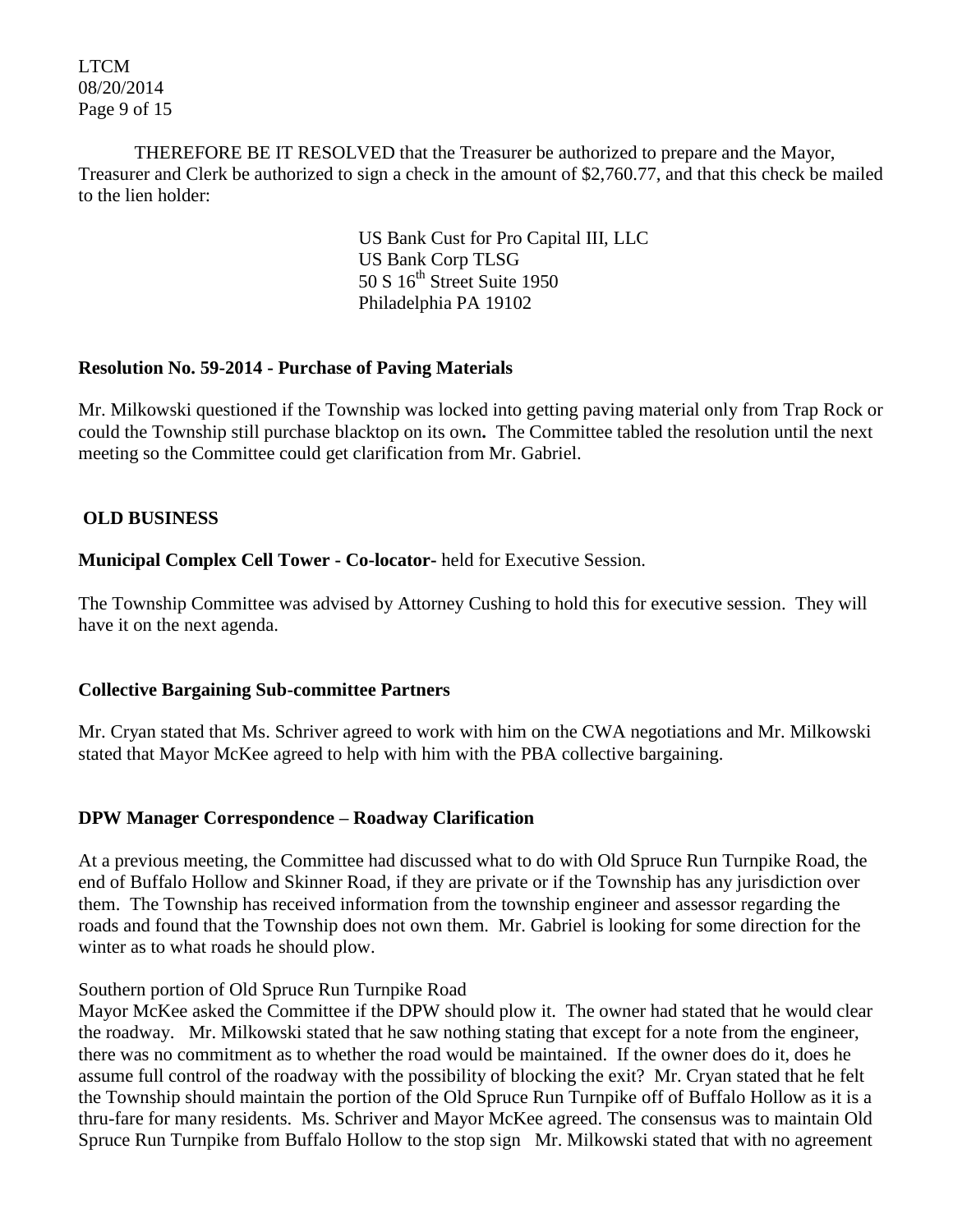LTCM 08/20/2014 Page 10 of 15

the Township has no choice but to maintain it. Mayor McKee asked if they needed a motion. Attorney Cushing stated they should have a resolution so there is a record of what they did with a reason and explanation for it. Mr. Milkowski would like the resolution stating; due to lack of written agreement the Township has no choice but to maintain it.

## Northern portion of Old Spruce Run Turnpike.

Mayor McKee stated that the Old Spruce Run Turnpike runs just south of Glen Gardner (on the northbound side of Route 31). Mr. Cryan talked to Mr. Gabriel and he stated that it is not a problem for the DPW to plow. Ms. Schriver questioned if the Township had maintained it. The Township has maintained it in the past. She stated that this could be a safety issue if the Township does not plow it. Mr. Cryan felt that the Township should continue to do so. He said that maybe a letter should go to these residents that plowing would be done but the maintenance would be private. Mayor McKee agreed. Attorney Cushing stated that the proper procedure is to have an ordinance. If the Township is going to do work on a non-public road, which is permissible, an ordinance is a record of what the Township can do and the scope of work that will be done. The ordinance can state that work would continue, as long as it is economically feasible, but also that the Township would have the right to terminate doing the work. First the Committee will send a letter to the owners of property that connects to the Old Spruce Run Turnpike and invite them to the September 17 meeting to discuss with them what the Committee is considering doing.

#### Skinner Road and Sanitorium Road

Mayor McKee stated for the Committee that there is only one resident who lives off of Sanitorium Road.. Mr. Milkowski stated that the State feels that Skinner and Sanitorium Roads are County roads; the D.O.T. says that it is not their road. There is 1 bridge and 1 diameter pipe on the State property, one on Skinner by Rocky Run and the other is on Sanitorium. In talking to the County they have no record of the bridges which means they do not belong to the County. Last year was the first year that the Township plowed the roads. Up until then, it was plowed by the State. Attorney Cushing will write a letter to inform the State that the Township will not be plowing Sanitorium or Skinner Roads.

# **DPW Manager Correspondence – Follow Up on Township Garage Matters**

Mayor McKee and Mr. Cryan will meet with Steve Risse, Township Engineer, to go over issues with the DPW garage. Attorney Cushing will write a letter to all parties that need to address problems that are not corrected at the garage.

#### **Squad Building Lease Agreement**

After a short discussion the Committee decided that they would execute the agreement after the starting and ending dates were corrected.

*Motion by Ms. Schriver, seconded by Mr. Cryan and carried by unanimous favorable roll call vote, the* Township Committee approved the Squad Building Lease Agreement to be signed by the Mayor and Clerk.

Mayor McKee stated that, at the last meeting, the Attorney was asked to write a letter to Ms. Glass about the intent of the Township regarding the donation property located at 332 Newport Road and how the Township would like to see the property left if they do accept it.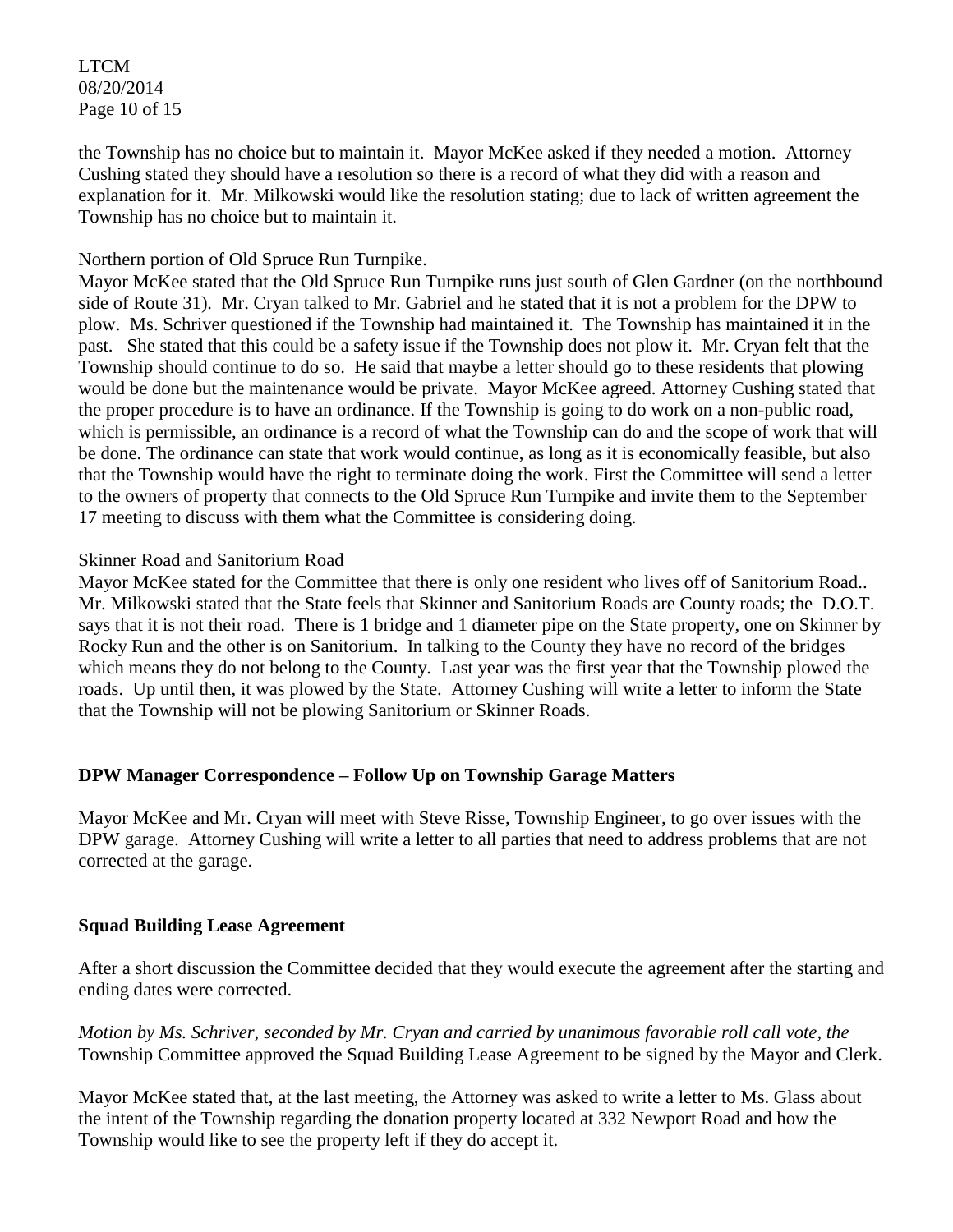LTCM 08/20/2014 Page 11 of 15

*Motion by Mr. Milkowski, seconded by Mr. Cryan and carried by unanimous favorable roll call vote, the* Township Committee approved the letter being released to Ms. Glass with the terms that the Township has set forth.

## **NEW BUSINESS**

## **DPW Manager Correspondence – Municipal Office Septic System**

DPW Supervisor requested that Mr. Clark Kuhar be given a thank you letter for a donation of \$1300 for the use of his small bulldozer. Mr. Kuhar loaned the equipment to the Township while they were working on the Township's septic system. The use of the equipment through a rental company runs \$400 a day and \$500 for delivery. After the work was completed, Mr. Kuhar donated the use of his equipment for the 2 days.

*Motion by Ms. Schriver, seconded by Mr. Cryan and carried by unanimous favorable roll call vote, the* Township Committee approved having a letter sent to Mr. Kuhar thanking him for the donation for the use of his equipment for the Township's Septic System.

### **NJ Dept. of Agriculture Correspondence Gypsy Moth Egg Mass Surveys**

*Motion by Ms. Schriver, seconded by Mr. Cryan and carried by unanimous favorable roll call vote, the* Township Committee approved having the Gypsy Moth Egg Mass Survey done by the State.

#### **DPW Manager Request to Advertise for the Sale of the 2010 Ford Explorer**

*Motion by Mr. Cryan, seconded by Mr. Milkowski and carried by unanimous favorable roll call vote, the* Township Committee approved advertising the sale of a 2010 Ford Explorer.

#### **Comcast – Application for the Renewal of Municipal Consent to Construct and Operate**

Attorney Cushing explained that the Township has received documents from Comcast regarding the Comcast franchise renewal. The current Comcast ordinance expires April, 2015 and there is a complicated process to be followed for the renewal of the franchise. There are 3 steps: the ascertainment process, the Municipal process and the certificate of approval process. The ascertainment process is an optional process, which begins 3 years before the expiration of the ordinance and it allows the municipality 2 years to gather information and submit a report to Comcast, that portion is over as the report was due by April, 2014. The Township in now in the Municipal process, this is a mandatory process. What is going to happen in the next 150 days is there is going to be a public hearing, after the Township gets any input that may arise at the public hearing, there can be negotiations with Comcast over the contents of the cable company ordinance. After the Township and the cable company agree on the ordinance, it is submitted to the Office of Cable Television, and they will review it and submit any comments. The public hearing will be October 15, 2014.

*Motion by Mr. Cryan, seconded by Mr. Milkowski and carried by unanimous favorable roll call vote, the* Township Committee approved the public hearing for Comcast Cable on October 15, 2014.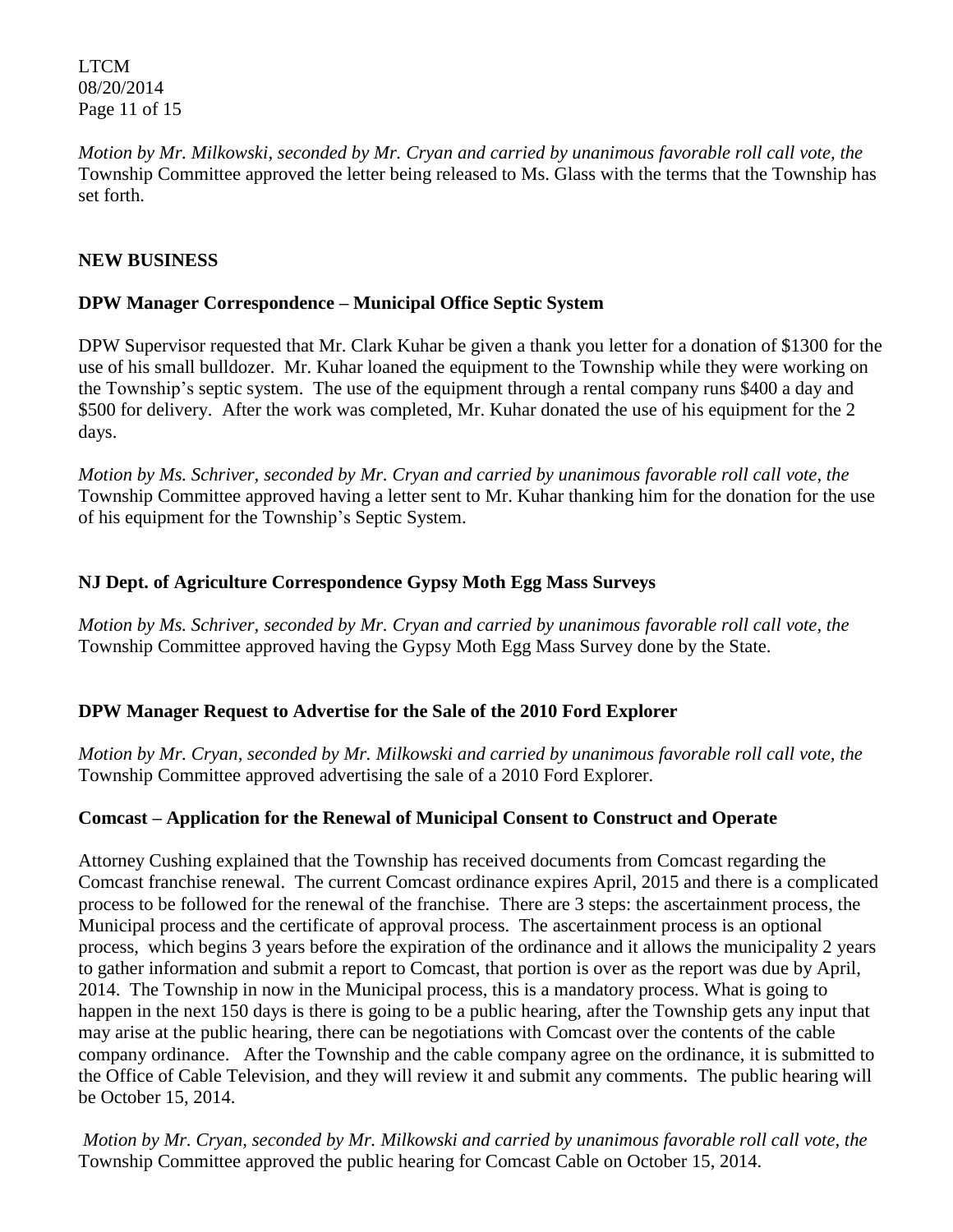LTCM 08/20/2014 Page 12 of 15

# **Social Affair Permit – St John Neumann Church – Event Date: 11/22/2014**

*Motion by Mr. Cryan, seconded by Ms. Schriver and carried by unanimous favorable roll call vote, the* Township Committee approved a Social Affair Permit for an event to be held on 11/22/2014.

# **Raffle Applications (2) – St John Neumann Church – Event Dates: 11/7/2014 & 12/7/2014**

*Motion by Ms. Schriver, seconded by Mr. Cryan and carried by unanimous favorable roll call vote, the* Township Committee approved the raffle license application for 11/7/2014 and 12/7/2014.

# **Raffle Application – Friends of Memorial Park – 5 Event Dates**

*Motion by Mr. Cryan seconded by Mr. Milkowski and carried by favorable roll call vote, the* Township Committee approved the raffle license application for 9/27/2014, 10/5/2014, 10/11/2014, 10/12/2014 and 10/26/2014. Ayes: McKee, Milkowski, Cryan Abstain: Schriver

# **DPW Manager Correspondence – Request to pave Nicole Terrace**

Mayor McKee read the letter from DPW Supervisor Warren Gabriel requesting permission to repave Nicole Terrace this year. He does not feel that it can be left to next year due to its condition. The development was only paved with a base blacktop when it was installed and never top sealed. He is requesting \$35,000 for the blacktop thru Morris County Coop. There is money available in the capital budget. The Committee had a discussion on how to proceed. The Committee decided that Mr. Cryan would talk to Mr. Gabriel before moving forward.

# **PRESENTATION OF VOUCHERS**

Committee Members provided a description of vouchers exceeding \$1000.00. After some discussion the Committee decided to hold a voucher for \$575 to Flemington Department Store.

*Motion by Mr. Cryan, seconded by Ms. Schriver and carried by unanimous favorable roll call vote*, *the*  Township Committee approved the amended bill list in the amount of \$3,275,685.70.

# **CORRESPONDENCE**

Tax Collector's Report for the Month of July 2014 Statewide Insurance Company- Loss Control Site Visit Follow Up Highlands Council – Certification of Highlands Land Use Ord. Adoption/Conformance Grant Township Historian's June 5, 2014 Meeting Minutes

Mayor McKee had additional correspondence from OEM Coordinator Alan Goracy regarding the generator grant. The letter is from the Department of Law and Public Safety. It is to inform the Township that \$75,000 in Hazard Mitigation Grant Program funds are being made available to the Township for a generator at the Fire house. The OEM Coordinator needs a cost breakdown from the Fire Department. Mr. Milkowski asked for the information to be forwarded to the Fire Department.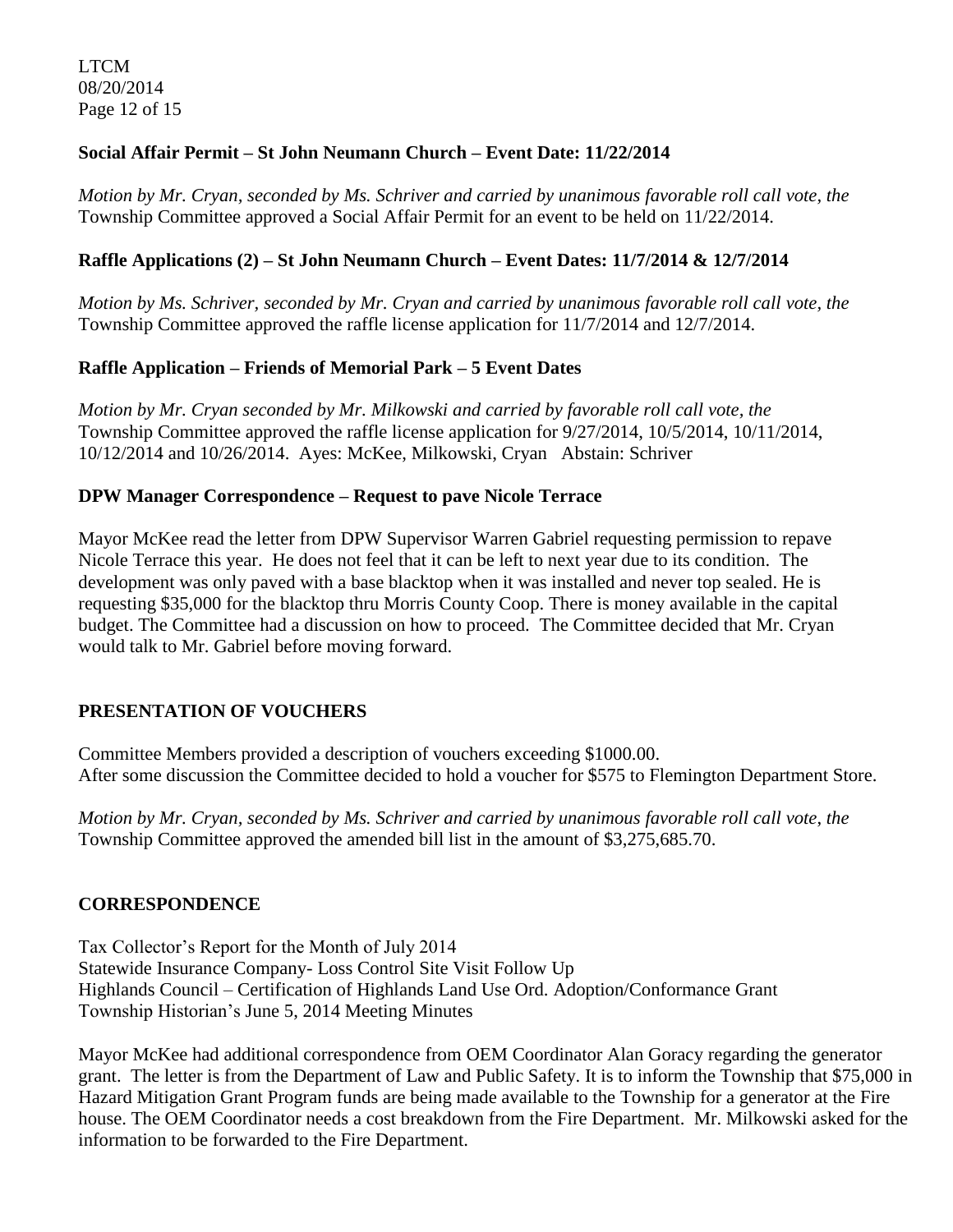LTCM 08/20/2014 Page 13 of 15 Also 90% of the reimbursements for Hurricane Sandy have been received by the Township.

# **PUBLIC COMMENTS**

*Motion by Mr. Cryan, seconded by Ms. Schriver and carried by unanimous favorable roll call* vote, *the*  Township Committee opened the Public Comment portion of the meeting at 8:53 p.m.

Ms. Laurie Hoffman asked about the roads on Route 31, that the State had given the property to the land owners. Ms. Hoffman stated that it needs to be determined if it is a public right of way or private property. Ms. Hoffman asked who gave the final approval on the DPW building when the building wasn't right, and how the same thing happened with Nicole Terrace, who is the person responsible for approving it? She also questioned how the recycling position got into the contract.

Anthony Casale stated that he wanted to go over the cell tower. It has been discussed for months and months and tonight when he saw it on the agenda, he thought there would be a decision and move forward and the Committee is still revisiting the same thing. Mr. Casale also did not understand about the drain in the DPW building. Mr. Casale stated that he is not objecting to the squad building, but no one turned to the attorney; they said they were okay with it but did not ask what the attorney thought. When Wes Lance was the attorney, and the property actually went to the rescue squad, there was a clause. What is in the lease that protects the Township, going forward if something goes wrong? Attorney Cushing stated that there is a difference from the last time; it was conveyed to the squad, this is now a lease, by definition it has a termination date. The term is for 25 years. Mr. Casale questioned regarding Comcast, what was left to negotiate. Attorney Cushing stated that there is plenty of time to address issues, things that are wanted or concerns, they can be brought up at the public hearing. Mr. Casale stated at the last meeting the Committee decided to make OPRA public. The request is a public document. He does not feel that it should be a policy of the municipality to post them. His thought was the "presumption" of privacy until someone OPRA'S his OPRA request. Attorney Cushing stated that it is a public document; there is no right of privacy. If Mr. Casale does not want the Committee to post his OPRA, then that is a request he can make of the Committee. Mr. Casale wants his objection to be noted, he does not feel it is necessary for them to be posted.

Marc Laul asked Attorney Cushing if over the next 60 to 100 days could there still be a "wish list" for Comcast. Attorney Cushing stated yes. Mr. Laul stated that since Comcast first came into the Township, their services have changed, like the phone service.

Mr. Victor Hoffman asked if the Township knows who the builder was for Nicole Terrace and see if they had a performance bond. Mr. Hoffman asked if a lien could be put against the company for not completing the job. Attorney Cushing stated that normally on public improvements, there is a performance bond but there is a statute of limitation. Mr. Hoffman asked if the Committee decided on maintaining Skinner Road. Mr. Cryan stated they were going to give it back to the State. Mr. Hoffman brought up the Township taking care of private roads. Mayor McKee stated that there is a distinction between these particular roads verses a lane. Mr. Hoffman stated that he heard that they are going to dualize Route 31.

*Motion by Ms. Schriver, seconded by Mr. Cryan and carried by unanimous favorable roll call vote*, *the*  Township Committee closed the Public Comment portion of the meeting at 9:20 p.m.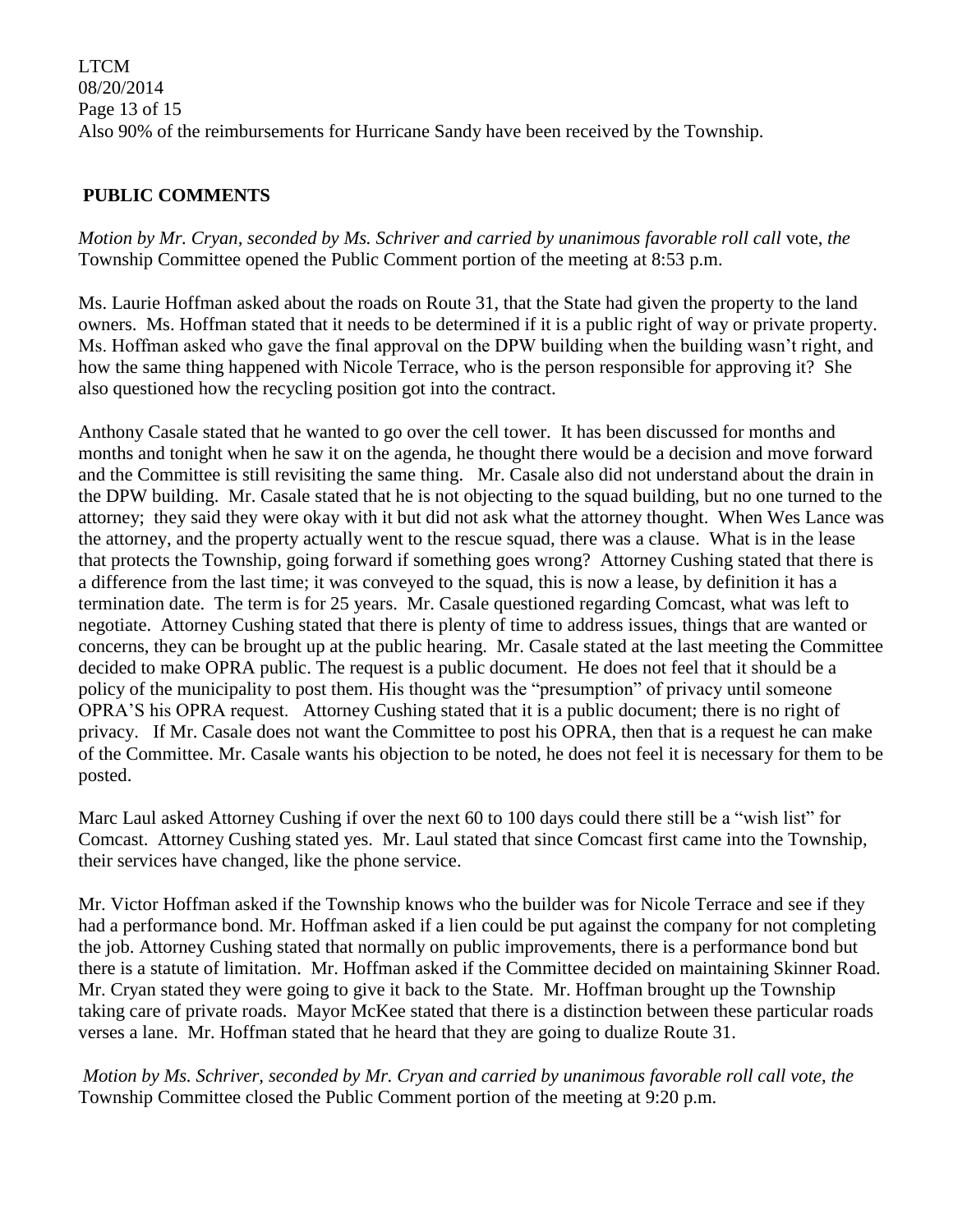LTCM 08/20/2014 Page 14 of 15 *Motion by Ms. Schriver, seconded by Mr. Milkowski and carried by unanimous favorable roll call vote, the* Township Committee approved Resolution No. 60-2014 and convened in executive session at 9:28 p.m.

#### **EXECUTIVE SESSION**

#### **Resolution No. 60-2014**

### **TOWNSHIP OF LEBANON COUNTY OF HUNTERDON STATE OF NEW JERSEY**

### **RESOLUTION NO. 42-2014 RESOLUTION AUTHORIZING EXECUTIVE SESSION**

**WHEREAS**, the Open Public Meetings Act; *N.J.S.A* 10:4-6 *et seq*., declares it to be the public policy of the State to insure the right of citizens to have adequate advance notice of and the right to attend meetings of the public bodies at which business affecting the public is discussed or acted upon; and

**WHEREAS**, the Open Public Meetings Act also recognizes exceptions to the right of the public to attend portions of such meetings; and

**WHEREAS**, the Mayor and Committee find it necessary to conduct an executive session closed to the public as permitted by the *N.J.S.A.* 40:4-12; and

**WHEREAS**, the Mayor and Committee will reconvene in public session at the conclusion of the executive session;

**NOW, THEREFORE, BE IT RESOLVED** by the Mayor and Committee of the Township of Lebanon, County of Hunterdon, State of New Jersey that they will conduct an executive session to discuss the following topic(s) as permitted by *N.J.S.A.* 40:4-12:

A matter which Federal Law, State Statute or Rule of Court requires be kept confidential or excluded from discussion in public (Provision relied upon:

\_\_\_\_\_\_A matter where the release of information would impair a right to receive funds from the federal government;

A matter whose disclosure would constitute an unwarranted invasion of individual privacy;  $X$  A collective bargaining agreement, or the terms and conditions thereof (Specify contract:  $CWA$  );

\_\_\_\_\_\_A matter involving the purpose, lease or acquisition of real property with public funds, the setting of bank rates or investment of public funds where it could adversely affect the public interest if discussion of such matters were disclosed; Real Estate Acquisitions;

Tactics and techniques utilized in protecting the safety and property of the public provided that their disclosure could impair such protection;

\_\_\_\_\_\_Investigations of violations or possible violations of the law;

\_\_\_\_\_\_\_\_\_\_\_\_\_\_\_\_\_\_\_\_\_\_\_\_\_\_\_\_\_\_\_\_\_\_\_\_\_\_\_\_\_\_\_\_\_\_\_\_\_\_\_);

 $\underline{X}$  Pending or anticipated litigation or contract negotiation in which the public body is or may become a party; (The general nature of the litigation or contract negotiations is: Cell Tower Contract, Centurion, Potential litigation issue with Zoning Officer, Contract issue with disputed bill. The public disclosure of such information at this time would have a potentially negative impact on the municipality's position in the litigation or negotiation; therefore this information will be withheld until such time as the matter concluded or the potential for negative impact no longer exists.)

Matters falling within the attorney-client privilege, to the extent that confidentiality is required in order for the attorney to exercise his or her ethical duties as a lawyer; (The general nature of the matter is: